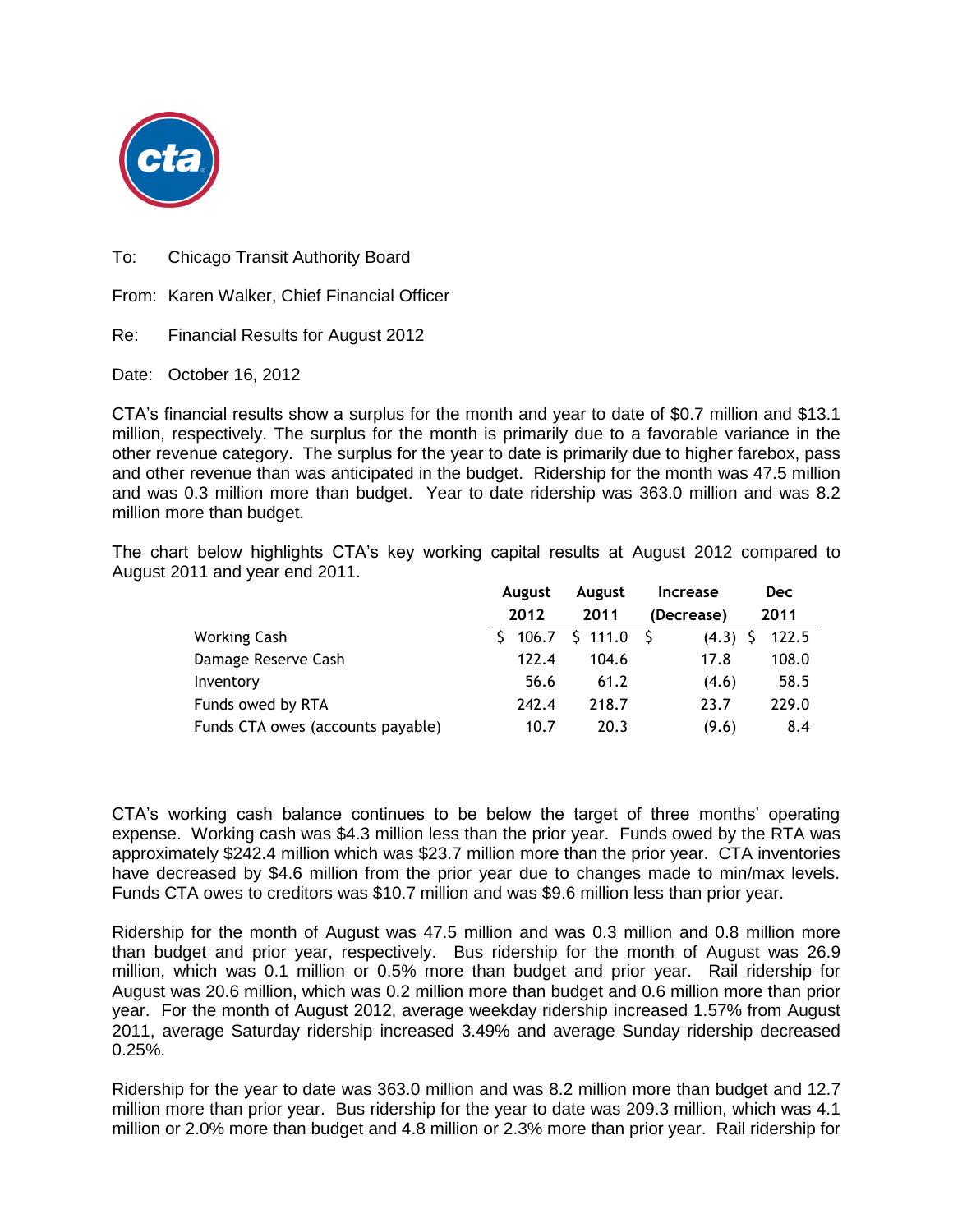the year to date was 153.7 million which was 4.1 million more than budget and 7.9 million more than 2011. For the full year of 2012, average weekday ridership increased 2.91% from 2011, average Saturday ridership increased 3.88% and average Sunday ridership increased 4.30%.

Free rides totaled 6.4 million for the month and 45.2 million for the year. This was 0.7 million less than August 2011 and 4.8 million less for the year to date. Free rides for seniors went into effect on March 17, 2008. In September 2011, the free ride program for seniors was modified to subject the participants to a means test. Under the new program, seniors who do not qualify to ride free pay a reduced fare. The majority of free rides occurred on the bus system. Bus accounts for 5.3 million of the total free rides for the month while rail was 1.1 million.

Public Funding Required for Operations for the month and the year was \$51.0 million and \$423.0 million, respectively. Public Funding Required for Operations was favorable to budget for the month by \$0.7 million and was favorable to budget by \$13.1 million for the year.

Recovery Ratio, which measures the percentage of operating expenses CTA funds from internally generated revenues, was 63.96% for the month and 61.10% for the year. This was favorable to budget by 1.79 percentage points for the month and by 2.20 percentage points for the year to date.

Operating Expenses for the month and year equaled \$107.5 million and \$851.0 million, respectively. For the month, operating expenses were \$1.0 million more than budget, due to labor expenses. For the year to date period, operating expenses were \$3.1 million unfavorable to budget primarily due to the other expense category.

Labor Expense was \$79.8 million for the month of August and was \$1.2 million more than budget. Labor expense for the year to date equaled \$616.1 million and was unfavorable to budget by \$1.5 million.

Material Expense was \$5.7 million for the month and was unfavorable to budget by \$0.2 million. Material expense for the year to date equaled \$47.4 million and was \$0.7 million over budget.

Fuel for Revenue Equipment was \$5.7 million for the month and was \$0.4 million less than budget for the month. Fuel expense was \$41.9 million for the year to date and was \$2.0 million less than budget. Year to date fuel expense was \$4.3 million more than the prior year due to price increases. The gross price paid per gallon for the month was \$3.32. The fuel swap had a minimal impact on the price for the month and therefore the net cost per gallon was also \$3.32 for the month of August.

Electric Power for Revenue Equipment was \$1.7 million for the month and \$15.4 million for the year. Power expense was slightly unfavorable to budget for the month and was \$0.3 million favorable for the year to date.

Provision for Injuries and Damages Expense was \$1.4 million for the month and \$18.4 million for the year to date and was on par with budget.

Purchase of Security Services was \$3.1 million for the month and was slightly unfavorable to budget. Year to date security expense was \$23.7 million and was \$0.9 million less than budget.

Other Expenses equaled \$10.1 million for the month and was slightly favorable to budget. Year to date other expense was \$88.1 million and was \$4.1 million more than budget due to higher expenses than anticipated in the budget associated with a non-capital security grant.